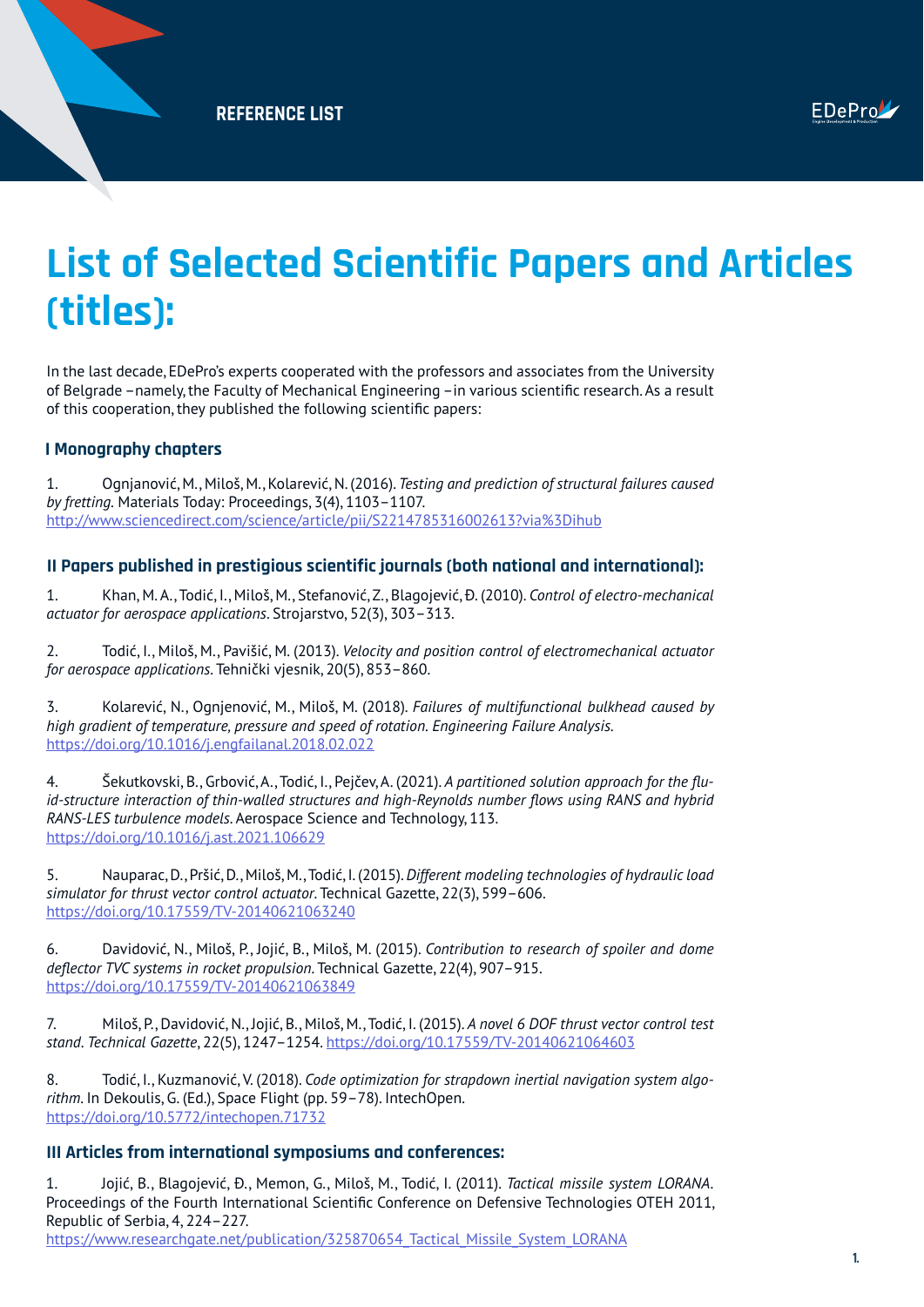

List of Selected Scientific Papers and Articles

2. Todić, I., Kuzmanović, V. (2019). *Hardware in the loop simulation for homing missiles.* Materials Today: Proceedings, 12, 514–520. <https://doi.org/10.1016/j.matpr.2019.03.157>

3. Kuzmanović, V. Miličić, L., Todić, I. (2021). *Temperature stabilization using Peltier modules in highly dynamic environment*. Proceedings of the Seventh International Congress 'Engineering, Environment and Materials in Process Industry EEM2021', Republic of Bosnia and Herzegovina, 295–303. (ISBN: 978- 99955-81-40-4)

4. Kolarević, N., Kosanović, N., Miloš, M. (2018). *Tip-Jet helicopter propulsion system testing*. Proceedings of the Ninth International Conference on Machine and Industrial Design in Mechanical Engineering KOD 2016, Hungary, 221–224. (ISBN 978-86-7892-821-5)

5. Pršić, D., Nauparac, D., Miloš, M. (2018). *Stateflow alat za modeliranje elektro-hidrauličkog aktuatora*. Proceedings of the Seventeenth International Symposium INFOTEH-JAHORINA, Republic of Bosnia and Herzegovina, 475–479. http://web.archive.org/web/20210125044700/https://infoteh.etf.ues.rs.ba/zbornik/2018/radovi/SUP/ SUP-10.pdf

6. Kolarević, N., Kosanović, N., Miloš, M. (2018). *Crucial parameters of gas generator on tip-jet helicopter*. Materials Today: Proceedings, 5(13), 26715–26720. <https://doi.org/10.1016/j.matpr.2018.08.141>

7. Tanasković, M., Ristanović, M., Stojanović, S., Lazić, D., Miloš, M. (2018). *Design of electro-mechanical actuator for medium sized helicopter and a test platform for its testing and verification.* Proceedings of the Tenth International Conference on Machine and Industrial Design in Mechanical Engineering KOD 2018, Republic of Serbia, 393, 1–7. [https://doi.org/10.1088/1757-899X/393/1/012008](https://doi.org/10.1088/1757-899X/393/1/012008 )

8. Kolarević, N., Micković, D., Crnojević, S., Stanković, M., Ognjanović, M., Miloš, M. (2018). *Dynamic stability of high speed turboshaft engine with reducer.* Proceedings of the Tenth International Conference on Machine and Industrial Design in Mechanical Engineering KOD 2018, Republic of Serbia, 393, 1–8. <https://doi.org/10.1088/1757-899X/393/1/012070>

9. Kolarević, N., Stanković, M., Crnojević, S., Micković, D., Miloš, M. (2019). *Indirect approach of measuring the axial force on turbo-jet engine rotor*. Materials Today: Proceedings, 12(2), 335–339. [https://doi.](https://doi.org/10.1016/j.matpr.2019.03.132) [org/10.1016/j.matpr.2019.03.132](https://doi.org/10.1016/j.matpr.2019.03.132)

10. Kolarević, N., Crnojević, S., Latković, N., Stanković, M., Miloš, M. (2020). *Experimental verification of performance of tip-jet helicopter propulsion system.* Materials Today: Proceedings, 32(2), 112–117. <https://doi.org/10.1016/j.matpr.2020.03.080>

11. Ognjanović, M., Kolarević, N., Miloš, M. (2015). *Fretting wear intensity identification in machine parts contacts*. Proceedings of the Fifth International Congress of Serbian Society of Mechanics, Republic of Serbia, 1–2. (ISBN 978-86-7892-715-7)

12. Kosanović, N., Kolarević, N., Miloš, M., Jojić, B. (2016). *Testing of tip-jet helicopter rotor lift force.*  Proceedings of the Thirty-Third Danubia-Adria Symposium on Advances in Experimental Mechanics, Republic of Slovenia, 36–37. (ISBN 978-961-94081-0-0)

13. Ognjanović, M., Vasin, S., Miloš, M. (2016). *Testing rig and test procedure of gear transmission units with continual variation of transmission ratio for Wt-application.* Proceedings of the Thirty-Third Danubia-Adria Symposium on Advances in Experimental Mechanics, Republic of Slovenia, 176–177. (ISBN 978-961-94081-0-0)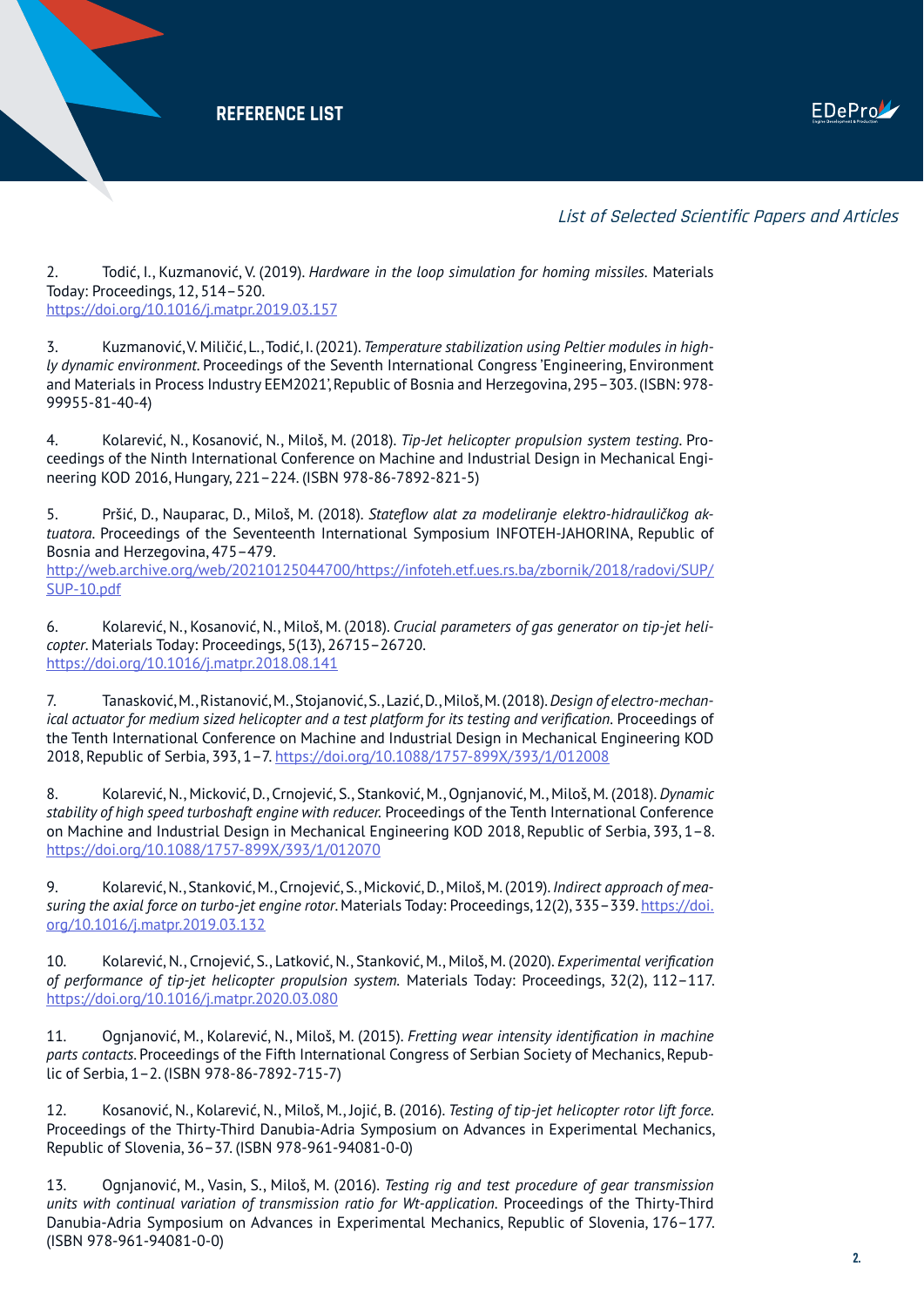

#### List of Selected Scientific Papers and Articles

14. Kolarević, N., Kosanović, N., Miloš, M., Isaković, J. (2017). *Measuring parameters of Phoenix-100 gas-generator.* Proceedings of the Thirty-Fourth Danubia-Adria Symposium on Advances in Experimental Mechanics, Republic of Italy, 102–103. (ISBN 978-88-8303-863-1)

15. Kosanović, N., Kolarević, N., Miloš, M. (2017). *Laser welded inconel rotor blades for tip-jet helicopter.* Proceedings of the Thirty-Fourth Danubia-Adria Symposium on Advances in Experimental Mechanics, Republic of Italy, 175–176. (ISBN 978-88-8303-863-1)

16. Kolarević, N., Stanković, M., Crnojević, S., Micković, D., Miloš, M. (2018). *Measuring the axial force on turbo-jet engine rotor.* Proceedings of the Thirty-Fifth Danubia-Adria Symposium on Advances in Experimental Mechanics, Romania, 41–42. (ISBN 978-606-23-0874-2)

17. Crnojević, S., Latković, N., Kolarević, N., Miloš, M. (2019). *Experimental verification of numerical simulation of the flow inside the tip-jet helicopter propulsion system.* Proceedings of the Thirty-Sixth Danubia-Adria Symposium on Advances in Experimental Mechanics, Czech Republic, 135–136. (ISBN 978-80-261-0876-4)

#### **IV Innovative technical designs implemented in the Republic of Serbia:**

1. Blagojević, Đ., Miloš, M., Kovačević, M., Lazić, D., Todić, I. (2010). *GNC-3 guidance, navigation and control system.*

The technical design was created in Project TP35044 of the Ministry of Education, Science and Technological Development, according to Decision No 411/2 of the Research Council of the Faculty of Mechanical Engineering, University of Belgrade, dated 30 June 2010. The design is used by EDePro d. o. o. in its international agreements.

2. Jojić, B., Blagojević, Đ., Memon, G., Miloš, M., Todić, I., Davidović, N., Miloš, P. (2010). *Tehničko rešenje sistema vođenja i upravljanja projektila LORANA.*

According to Decision No 412/2 of the Research Council of the Faculty of Mechanical Engineering, University of Belgrade, dated 30 June 2010. The design is used by EDePro d. o. o.

3. Miloš, M., Todić, I., Blagojević, Đ. (2010). *Technical solution of electro-mechanical actuator (EMA) for aerospace applications.*

The technical design was created in Project TP35044 of the Ministry of Education, Science and Technological Development, according to Decision No 511/2 of the Research Council of the Faculty of Mechanical Engineering, University of Belgrade, dated 30 June 2010. The design is used by EDePro d. o. o., which participated in Project TP35044, and by the Faculty of Mechanical Engineering.

4. Miloš, M., Todić, I., Blagojević, Đ. (2010). *Technical solution of test bench for electro-mechanical actuator (EMA).*

The technical design was created in Project TP35044 of the Ministry of Education, Science and Technological Development, according to Decision No 512/2 of the Research Council of the Faculty of Mechanical Engineering, University of Belgrade, dated 30 June 2010. The design is used by EDePro d. o. o., which participated in Project TP35044, and by the Faculty of Mechanical Engineering.